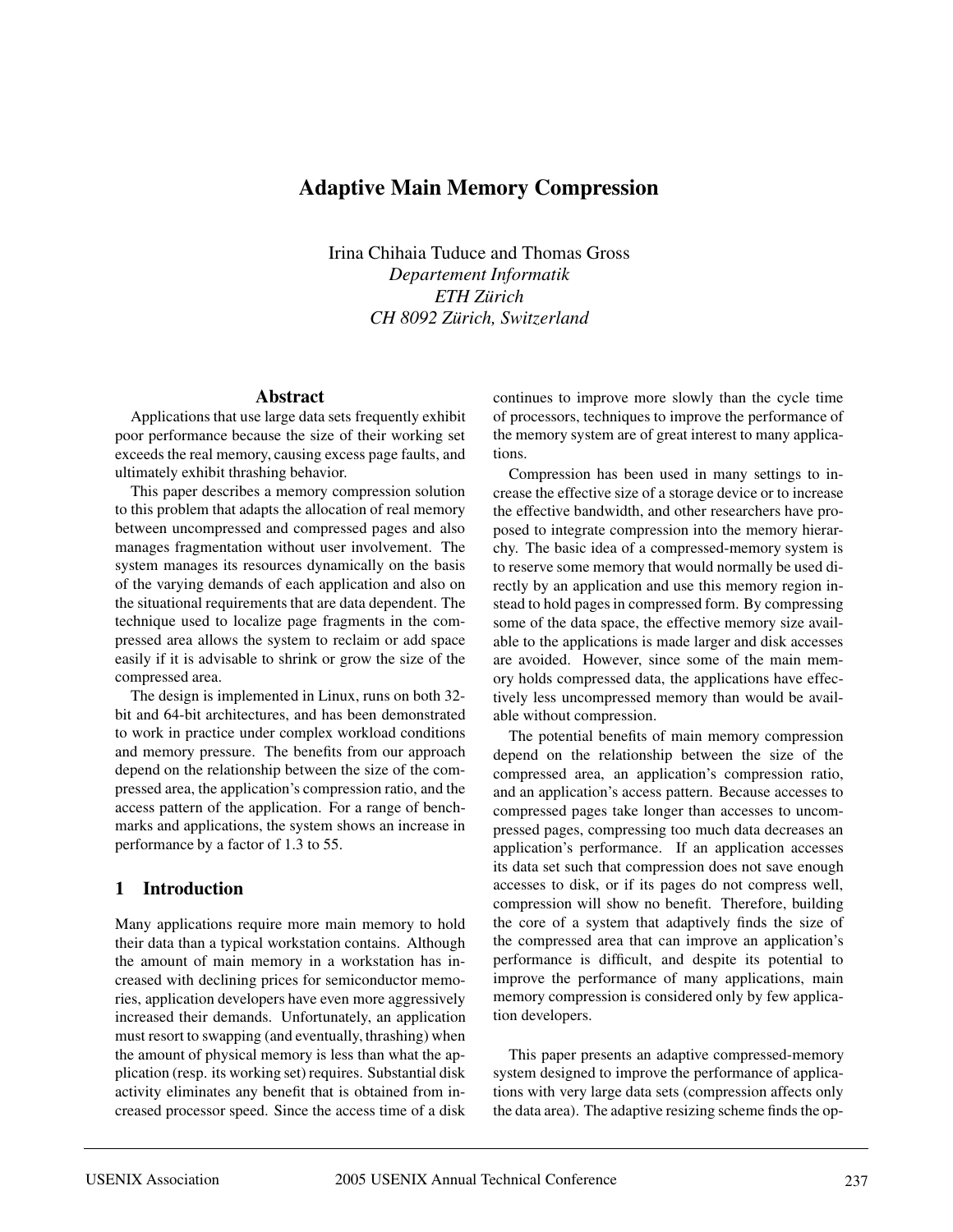timal size of the compressed area automatically. Because the system must be effective under memory pressure, it uses a simple resizing scheme, which is a function of the number of free blocks in the compressed area (this factor captures an application's access pattern as well). For a set of benchmarks and large applications, measurements show that the compressed area size found by our resizing scheme is among those that improve performance the most.

We allocate and manage the compressed area such that it can be resized easily, without paying a lot to move live fragments around. The key idea is to keep compressed pages in *zones*; the use of zones impose some locality on the blocks of a compressed page, such that the system can easily reclaim or add a zone if it is advisable to shrink or grow the compressed area size.

We examine three simulators that have different access patterns: a model checker, a network simulator, and a car traffic simulator. Depending on their input, the simulators allocate between a few MB and several GB. In this paper, we experiment with inputs that allocate between 164 MB and 2.6 GB. The measurements show that memory compression provides enough memory to these classes of applications to finish their execution on a system with a physical memory smaller than is required to execute without thrashing, and execution proceeds significantly faster than if no compression was used.

Because most of the application developers are mainly interested in a design that works with a stock processor and a commodity PC, we restrict the changes to the software system. The compressed-memory system described here is implemented as a kernel module and patches that hook into the Linux kernel to monitor system activity and control the swap-in and swap-out operations. By restricting the changes to the software system, we can use compression only for those applications that benefit from it. The compressed-memory prototype runs on 32-bit as well as on 64-bit architectures.

Integrating transparent adaptive memory into an operating system raises a number of questions. The design presented here has been demonstrated to work in practice. By choosing a suitable system structure, it is possible to allow the memory system to adapt its size in response to application requirements (an essential property for a transparent system), and by choosing a simple interface to the base operating system, it is possible to limit kernel interaction (essential for acceptance by a user community).

## **2 Related Work**

Several researchers have investigated the use of compression to reduce paging by introducing a new level into the memory hierarchy. The key idea, first sug-

gested by Wilson [15], is to hold evicted pages in compressed form in a compressed area, and intercept page faults to check whether the requested page is available in compressed form before a disk access is initiated. The compressed-memory systems can be classified in software- and hardware-based approaches. Since we want our solution to work with stock hardware, we consider only software-based approaches. For a description of the hardware-based approaches, we refer the interested reader to a study by Alameldeen and Wood [3].

The software-based approaches can be either adaptive or static. The adaptive approaches vary the size of the compressed area dynamically, and are either implementation- or simulation-based investigations. Douglis' early paper [7] adapts the compressed area size based on a global LRU scheme. However, as Kaplan [10] shows latter, Douglis' adaptive scheme might have been maladaptive. Douglis implemented his adaptive scheme in Sprite and showed that compression can both improve (up to  $62.3\%$ ) and decrease (up to  $36.4\%$ ) an application's performance. Castro et al. [6] adapt the compressed area size depending on whether the page would be uncompressed or on disk if compression was not used. The main drawback of their scheme is that it must analyze every access to the compressed area, and although the approach may work well for small applications, it may not be feasible for large applications with frequent data accesses. The authors implemented their scheme in Linux and report performance improvements of up to 171% for small applications. Wilson and Kaplan [16, 10] resize the compressed area based on recent program behavior. The authors maintain a queue of referenced pages ordered by their recency information. The main drawback of their scheme is that it is based on information (about all pages in the system) that cannot be obtained on current systems; the authors use only simulations to validate their solution. Moreover, as the physical memory size increases, the size of the page queue increases as well, making this approach unsuitable for applications running on systems with large memories.

Static approaches use fixed sizes of the compressed area. Although these studies are useful to assess the benefits of memory compression, they fail to provide a solution that works for different system settings and applications. Cervera et al. [4] present a design implemented in Linux that increases an application's performance by a factor of up to 2 relative to an uncompressed swap system. Nevertheless, on a system with 64 MB physical memory, only 4 MB are allocated to the compressed data, and this small area may not suffice for programs with large working sets. Kjelso et al. [11, 12] use simulations to demonstrate the efficacy of main memory compression. The authors develop a performance model to quantify the performance impact of a software- and hardware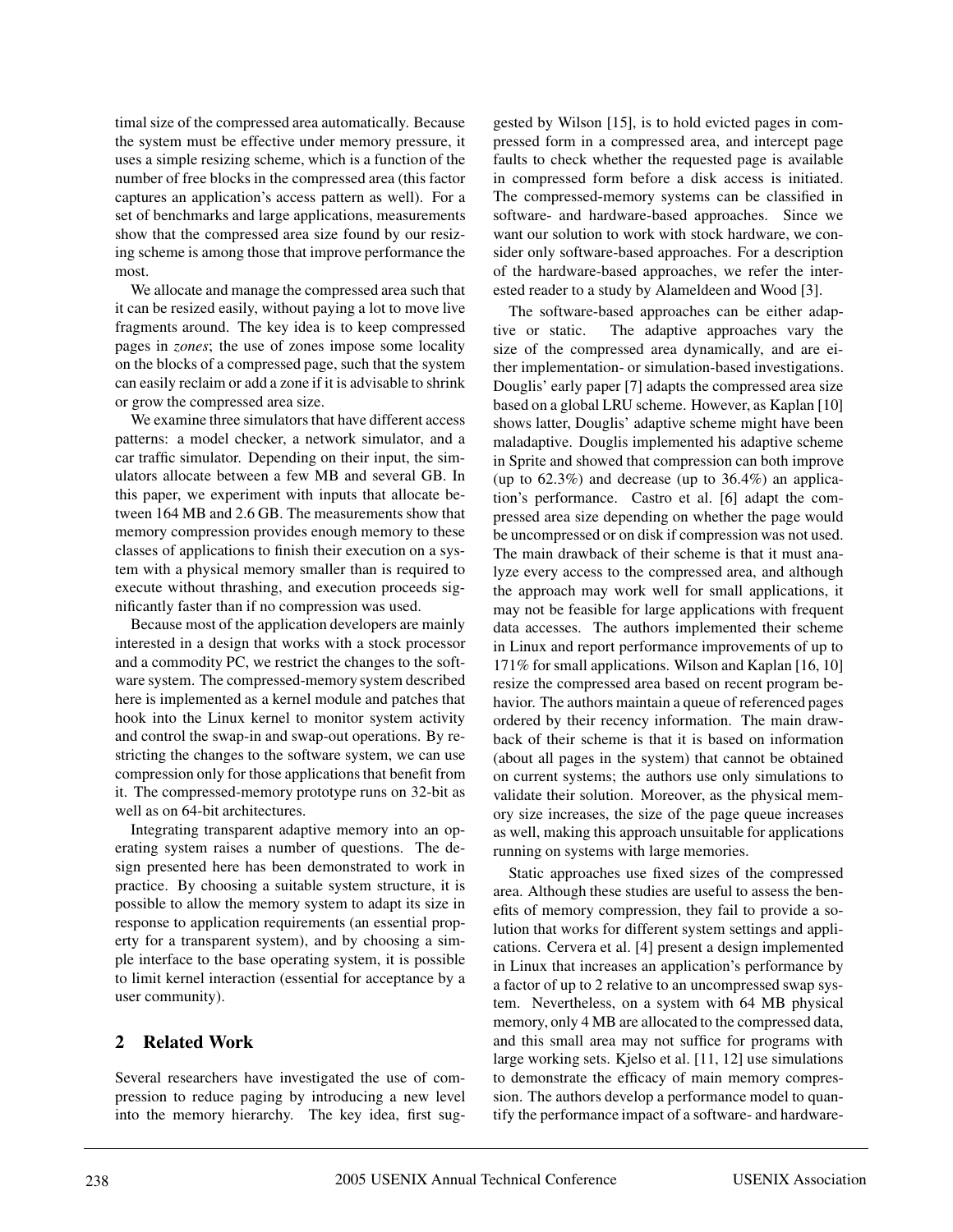based compression system for a number of DEC-WRL workloads. Their results show that software-based compression improves system performance by a factor of 2 and hardware-based compression improves performance by up to an order of magnitude.

RAM Doubler is a technology that expands the memory size for Mac OS [2]. It locates small chunks of RAM that applications aren't actively using and makes that memory available to other applications. Moreover, RAM Doubler finds RAM that isn't likely to be accessed again, and compresses it. Finally, if all else fails, the system swaps seldom accessed data to disk. Although RAM Doubler allows the user to open more applications together, the user cannot run applications with memory footprints that exceed the physical memory size. Our work tries to provide enough memory to large applications so that they can run to completion when their memory requirements exceed the physical memory size.

## **3 Design**

A compressed-memory system divides the main memory into two areas: one area holds uncompressed pages and the other area (*compressed area*) holds pages in compressed form. When an application's working set exceeds the uncompressed area size, parts of the data set are compressed and stored in the compressed area. When even the compressed area becomes filled, parts of the compressed data are swapped to disk. On a page fault, the system checks for the faulted page in the compressed area before going to the disk, servicing the page from that area if it is there and saving the cost of a disk access.

The key idea of our compressed-memory design is to organize the compressed area in *zones* of the same size that are linked in a *zone chain*, as shown in Figure 1. As the size of the compressed area grows and shrinks, zones are added and removed from the chain. The system uses a *hash table* for tracking all pages that are stored in the compressed area. If a page is in the compressed area, its entry in the *hash table* points to the zone that stores its compressed data. Moreover, the system uses a global double-linked LRU list for storing the recency information of all compressed pages. *LRU first* and *LRU last* identify the first and last page in the LRU list.

A zone has physical memory to store compressed data and structures to manage the physical memory. A zone's physical data and its structures are allocated/deallocated when a zone is added/deleted. To keep fragmentation as low as possible, a zone's physical memory is divided in blocks of the same size. A compressed page is stored as a list of blocks that are all within the same zone. Each zone uses a *block table* for keeping track of its blocks and their usage information. Furthermore, each zone uses a *comp page table* for mapping compressed pages to their



Figure 1: Birdseye view of the compressed-memory system design.

data blocks, as shown in Figure 2. The number of entries in *comp page table* gives the maximum number of compressed pages that can be stored in a zone, and is equal with a *compression factor* multiplied with the number of pages that can be stored in a zone if no compression is used. The following subsections elaborate on how pages are stored and found in the compressed area, as well as how the compressed area is resized.

# **3.1 Page Insert and Delete**

When a page is evicted from the uncompressed area, it is compressed and stored in a compression buffer. The system searches for the first zone that has enough blocks to store the compressed page (the allocation is basically the first-fit algorithm). The system selects a zone from the *zone chain* and uses the *used* field of the *zone structure* to check the number of free blocks in that zone (see Figure 2). If the number of free blocks is insufficient to store the compressed page, another zone is selected and the test is repeated. If the zone has sufficient free blocks, the system uses the *free entry* field of the *zone structure* to select an entry in the *comp page table*. All free entries are linked using the *next* field and the *free entry* field identifies the first element in the list. The selected entry will store information about the new compressed page.

After a zone to store the compressed page is found, the system selects as many blocks as needed to store the compressed data. The system traverses the list of free blocks (whose beginning is identified by the *free block* field) and selects the necessary number of free blocks. All free blocks are linked in a chain by their *next* field in the *block table*. The value of the *free block* field of the *zone structure* is updated to point to the block following the last block selected. The compressed page is now copied into the selected blocks, and the *first* field of the selected entry is set to point to the first block that stores the compressed page. The selected blocks are still linked by their *next* field, and therefore all the blocks that store a compressed page are linked in a chain. The values of the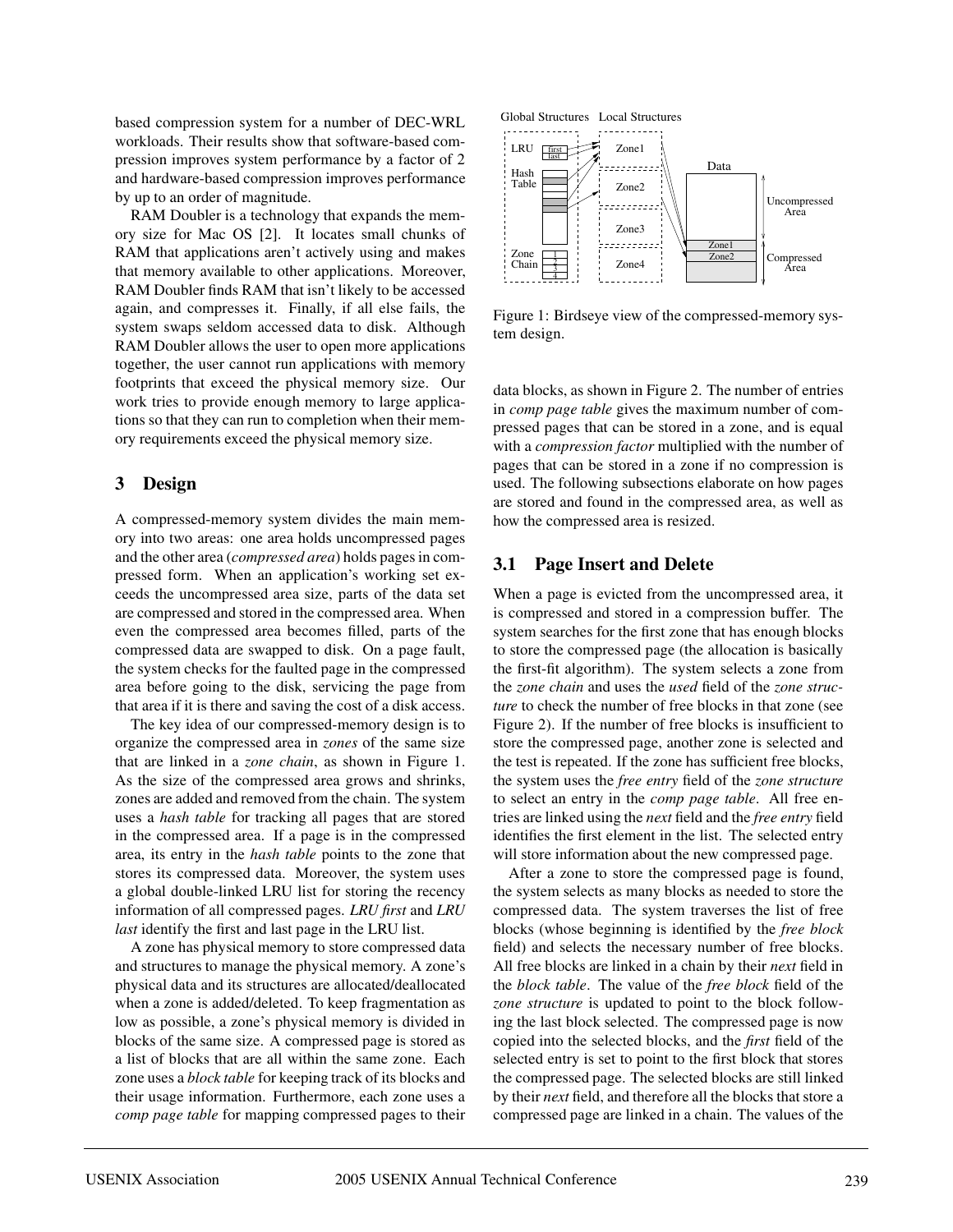swap *handle* and the *size* of the compressed page are also set. The *LRU* next and previous fields of the selected entry are now set, and *LRU first* and *LRU last* are updated.

The system computes the index of the new compressed page in the *hash table*. All entries that map to the same index (hash value) are linked in a chain stored in the *next* field of their entries in the *comp page table*. The first element in the chain is identified by the value stored in the *hash table*. The new compressed page is inserted at the beginning of the chain and its *hash table* entry is updated.

On a page fault, the system uses the *hash table* to check whether the faulted page is in the compressed area. If the page is compressed, it is decompressed, its blocks are added to the free list of blocks, its entry in the *comp page table* can be reused, the *zone structure* and the *hash table* entry are updated. If the page is not in the compressed area (does not have an entry in the *hash table*), it is brought from disk into the uncompressed memory.

Because pages are not scattered over multiple zones, when a page is inserted or deleted, the system does not have to keep track of multiple zones that store a page's data. Moreover, when a zone is deleted, the system must not deal with pages that are partially stored in other zones. Therefore, by storing all the blocks of a compressed page within a single zone, we avoid the scatter/gather problem encountered by Douglis [7].

## **3.2 Interface to the Backing Store**

When the compressed area becomes (almost) filled, its LRU pages are sent to disk, and the number of free compressed pages is kept above a configurable threshold. Although it is possible to transfer variable-size compressed pages to and from disk, implementing variable-size I/O transfers requires many changes to the OS [7]. To take advantage of the swap mechanism implemented in the OS, we choose to store uncompressed pages on the disk. Moreover, if the page is stored in compressed form, the next time this page is swapped in, it must be first decompressed before it can be used. Therefore, to lower the latency of a future access and to employ the OS swapping services, we decompress a page before sending it to disk.

# **3.3 Resizing the Compressed Area**

The system presented here grows and shrinks the compressed area while applications execute. The resizing decision is based on the amount of data in the compressed area. The system monitors the compressed area utilization. When the amount of memory in the compressed area is above a high threshold, the compressed region is grown by adding a zone. When the amount of memory used is below a low threshold, the compressed area is shrunk by deleting a zone. As long as the amount of memory used is above the low threshold and bellow the high threshold, the size of the compressed area remains the same.

All the zones in the system are linked in the *zone chain*, and new zones are added at the end of the chain. When a page is inserted in the compressed area, it is stored in the first zone from the beginning of the *zone chain* that has enough space to store the compressed data. To shrink the compressed area, the system deletes the zone with the smallest number of blocks used (to keep the overhead as low as possible). The compressed pages within the zone to be deleted are relocated within other zones (using again the first-fit algorithm). When the free space within other zones is too small to store the pages to be relocated, some compressed pages are swapped to disk. To grow the compressed area, the system allocates space for a new zone. Because the OS may not have enough free space for the new zone, some uncompressed pages will be compressed and stored in compressed form. At that time, some compressed pages may be swapped to disk to make room for the newly compressed pages. (The LRU order is always preserved.)

# **4 Implementation**

In this section, we give an overview of our implementation of the compressed-memory system in Linux. We use Yellow Dog Linux 3.0.1 (YDL) that is built on the 2.6.3 Linux kernel and provides 64-bit support for the Apple G5 machines. The prototype works on both 32-bit and 64-bit architectures, and we installed it on a Pentium 4 PC and on a G5 machine. Although the discussion of our solution is necessarily OS-specific, the issues are general.

Our design is implemented as a loadable module, along with hooks in the operating system to call module functions at specific points. These points are swapping in pages, swapping out pages, and deactivating a swap area. We use a hierarchy of locks and semaphores to protect our code against race conditions. The prototype implements four de/compression algorithms commonly used to de/compress in-memory data: WKdm, WK4x4, LZRW1, and LZ0 [16]. The implementation comprises of about 5,000 lines of C code.

We implemented a performance monitor that collects information about large applications and decides whether to turn on compression. The tool resizes the compressed area dynamically. This tool is implemented in user-space and uses a small library to interact with the kernel module. The implementation of the monitor and library comprises of about 1,200 lines of C code.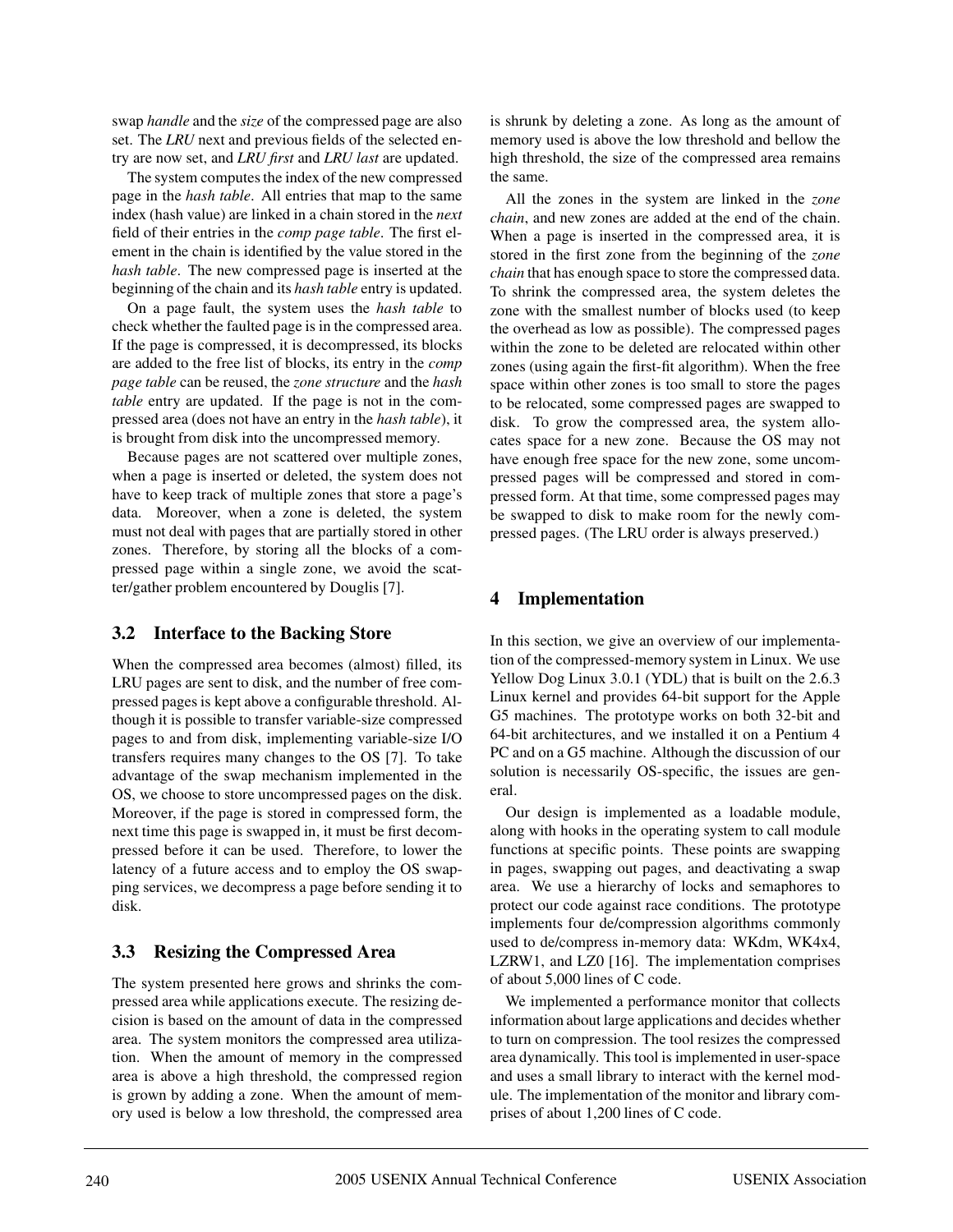

Figure 2: Detailed view of the compressed-memory system design.

### **4.1 Compressed-Memory Allocation**

A kernel module can allocate only kernel memory and is not involved in handling segmentation and paging (since the kernel offers a unified memory management interface to drivers). In Linux, the kmalloc() function allocates a memory region that is contiguous in physical memory. Nevertheless, the maximum memory size that can be allocated by kmalloc() is 128 KB [13]. Therefore, when dealing with large amounts of memory a module uses the vmalloc() function to allocate noncontiguous physical memory in a contiguous virtual address space. Unfortunately, also the memory size that can be allocated by vmalloc() is limited, as discussed in the next paragraph.

The Linux kernel splits its address space in two parts: user space and kernel space [8]. On x86 and SPARC architectures, 3 GB are available for processes and the remaining of 1 GB is always mapped by the kernel. (The kernel space limit is 1 GB because the kernel may directly address only memory for which it has set up a page table entry.) From this 1 GB, the first 8 MB are reserved for loading the kernel image to run, as shown in Figure 3. After the kernel image, the mem map array is stored and its size depends on the amount of available memory. In low-memory systems (systems with less than 896 MB), the remaining amount of virtual address space (minus a 2 page gap) is used by the  $v_{\text{malloc}}($ ) function, as shown in Figure 3.a. For illustration, on a Pentium 4 with 512 MB of DRAM, a module can allocate about 400 MB. In high-memory systems, which are systems with more than 896 MB, the vmalloc region is followed by the kmap region (an area reserved for the mapping of high-memory pages into low memory) and the area for fixed virtual address mappings, as shown in Figure 3.b. On a system with a lot of memory, the size of the mem map array can be significant, and not enough memory is left for the other regions. As the kernel needs these regions, on x86 the vmalloc area, the

kmap area, and the area for fixed virtual address mapping is defined to be at least 128 MB; this area is denoted by *VMALLOC RESERVE at minimum*. For illustration, on a Pentium 4 with 1 GB of DRAM, a module can allocate 100 MB. Nevertheless, for applications with large memory footprints, a compressed area of 10% is insufficient. 64-bit architectures aren't as limited in memory usage as 32-bit architectures; a module can allocate 2TB on a 64-bit PowerPC that runs Linux in 64-bit mode.

Because vmalloc() is a flexible mechanism to allocate large amounts of data in kernel space, we use vmalloc() to allocate memory for the entire compressed area: for the hash table, physical memory, zone structure, comp page table, and block table.

To allow off-line configuration, we have also implemented a compressed-memory system that uses the *bigphysarea* patch [1] to allocate very large amounts of memory to the compressed data. This unofficial patch has been floating around the Net for years; it is so renowned and useful that some distributions apply it to the kernel images they install by default. The patch basically allocates memory at boot time and makes it available to device drivers at runtime. Although boot-time allocation is inelegant and inflexible, it is the only way to bypass the limits imposed by the 32-bit architecture on the size of the vmalloc region [13].

## **4.2 Compressed-Memory Page Daemon**

The compressed-memory page daemon (kcmswapd) is responsible for swapping out pages, so that we have some free memory in the compressed area. The kcmswapd kernel thread is started when memory compression is enabled and is activated on compressedmemory pressure. kcmswapd is started after the decision to shrink the compressed area is taken. The daemon swaps out enough compressed pages to make space for the pages stored within the zone to be deleted (these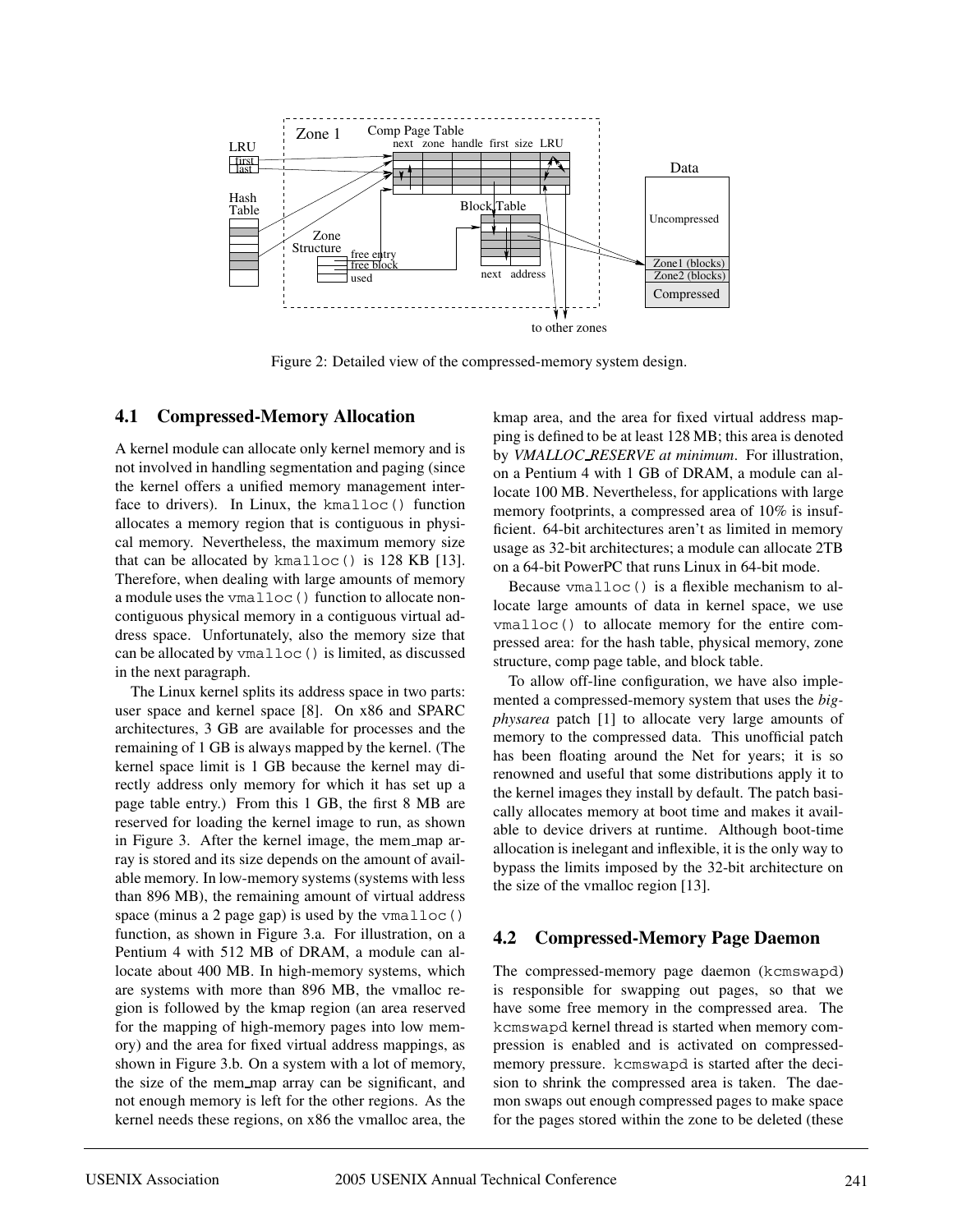

b. High−Memory Systems

Figure 3: Linux kernel space.

pages have to be relocated within and/or outside the compressed area). Moreover, kcmswapd makes space for the uncompressed pages that have to be swapped out to make space for the new zone when the compressed area grows.

# **5 Evaluation**

We select a set of benchmarks and applications that have different memory requirements and access patterns. We conduct a set of experiments to determine how much can a system win from employing memory compression, how much can it lose, and how good the adaptive resizing scheme is.

We use Yellow Dog Linux 3.0.1 (YDL) in 32-bit mode to experiment with benchmarks and applications that run on 32-bit architectures. The system used is a Pentium 4 at 2.6 GHz with a 8 KB L1 data cache, 512 KB L2 cache and 1 GB DRAM; this PC has its swap partition on a IC35L060AVV207-0 ATA disk. Given the memory usage limitations of the 32-bit architectures, to experiment with applications that need compressed areas larger than 100 MB we use an Apple G5 machine that runs YDL in 64-bit mode. The Apple G5 has a dual 64-bit PowerPC 970 microprocessor at 1.8 GHz with a 32 KB L1 data cache, 512 KB L2 cache (per processor) and 1 GB or 1.5 GB DRAM, and has its swap partition on a ST3160023AS ATA disk. For all experiments, we use the WKdm compression algorithm as it shows superior performance over other algorithms [16]. The systems have a block size of 128 bytes, a zone size of 4 MB, and a compression factor of 4. (A compression factor of 4 means that the system can store 4 times more pages within a zone than if no compression was used.)

# **5.1 Synthetic Benchmarks**

The first benchmark shows how much can memory compression degrade system performance. The benchmark, called *thrasher*, pays the cost of compressing pages without gaining any benefit. The benchmark cycles linearly through its working set reading and writing the whole data space. Because Linux uses an LRU algorithm for page replacement, if *thrasher*'s working set doesn't fit in memory, it takes a page fault on each page each time it iterates through the working set. Moreover, each page fault requires a disk read as well as a page write to make room for the faulted page, and we have also the overhead of compressing pages. Because of its access pattern, *thrasher* will always require pages from disk and will never fault on compressed pages. We set the *thrasher*'s working set size to 1.2 GB and we measure its execution time when the size of the physical memory is 1 GB and the compressed area has fixed sizes between 50 MB and 100 MB; *thrasher* has a compression ration of 50% (or 1:2), which is common for many applications. For this set-up the benchmark executes up to 3 times slower than without compression on the Apple G5 and up to 2 times slower on the Pentium 4 PC.

Programs that use dynamic memory allocation access their data through pointers, and hence have irregular access patterns. To investigate the performance of such an application (e.g., written in C++) we use a second benchmark, called *rand*. The advantage of the benchmark over a real application is that its memory footprint and number of data accesses can be changed easily. The benchmark reads and writes its data set randomly and has a compression ration of 50%. We consider three variants that allocate 1.2 GB, 1.4 GB, and 1.8 GB and access their data sets 200,000, 1,200,000, and 6,000,000 times; we execute the benchmark on an Apple G5 with 1 GB physical memory. The three variants finish execution in 538.62 sec, 5,484.75 sec, and 47,617.38 sec. When we apply our adaptive compression technique to these variants their performance improves by a factor of 3.66, 11.88, and 18.96; the compressed area size found by the resizing scheme is 64 MB, 96 MB, and 140 MB.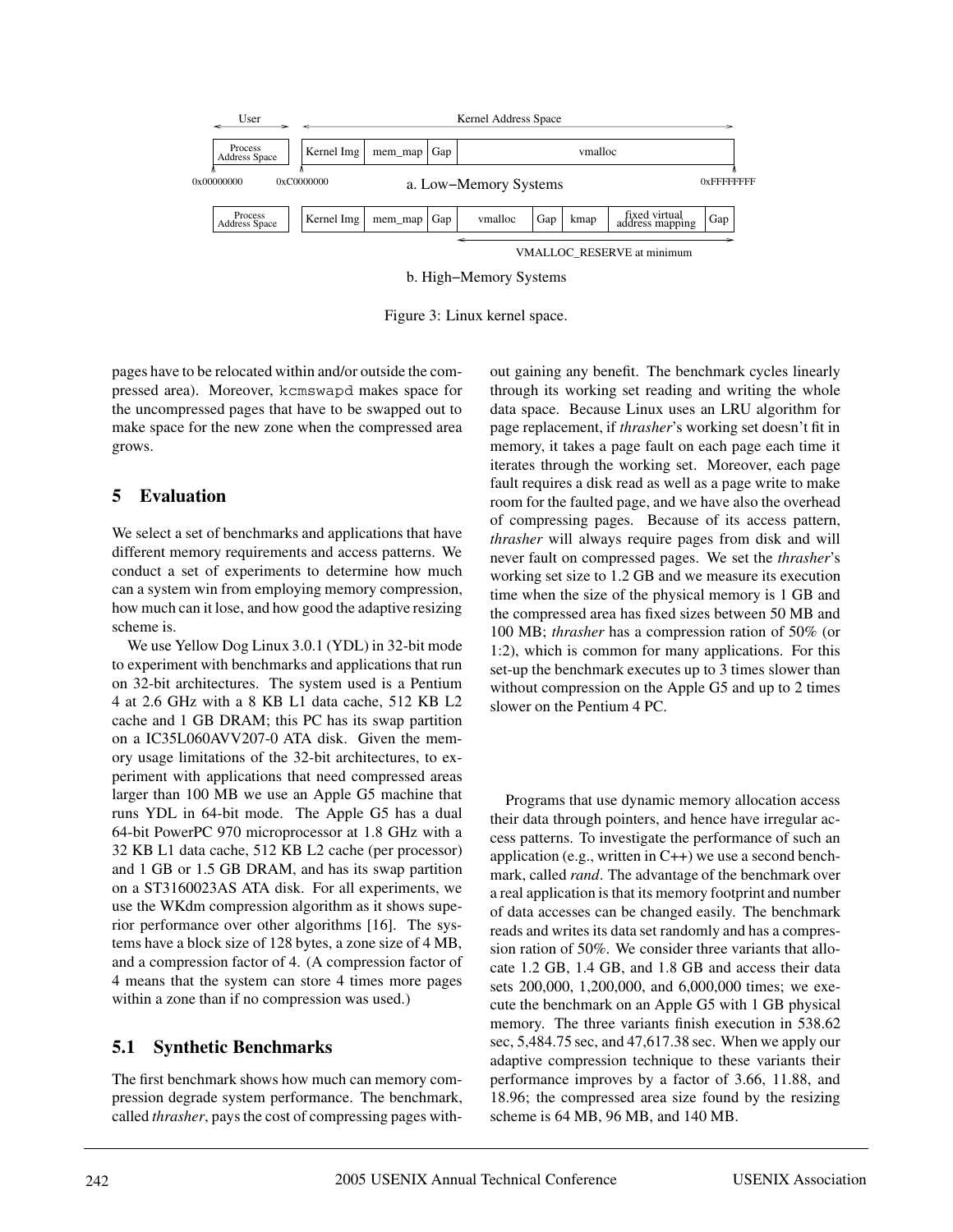| Memory    |       | W/o compr. |       | W/ compr. |
|-----------|-------|------------|-------|-----------|
| available | sec   | slowdown   | sec   | speedup   |
| 100%      | 6     |            | 6     |           |
| 97%       | 10    | 1.66       | 16    | 0.62      |
| 92%       | 16    | 2.66       | 65    | 0.24      |
| 87%       | 403   | 67.16      | 391   | 1.03      |
| 85%       | 1,307 | 217.83     | 450   | 3.22      |
| 82%       | 2,431 | 405.16     | 791   | 3.07      |
| 80%       | 3,601 | 600.16     | 1,175 | 3.06      |
| 78%       | 4,645 | 774.16     | 1,433 | 3.24      |
| 75%       | 5,649 | 941.50     | 1,609 | 3.51      |
| 73%       | 8,789 | 1,464.83   | 2,177 | 4.03      |

Table 1: Execution time of *nodes 2 4 3* model on a Pentium 4 PC at 2.6 GHz.

#### **5.2 Applications**

#### **5.2.1 Symbolic Model Verifier**

SMV is a method based on Binary Decision Diagrams (BDDs) used for formal verification of finite state systems. We use Yang's SMV implementation since it demonstrated superior performance over other implementations [17]. We choose different SMV inputs that model the FireWire protocol [14]. SMV's working set is equal to its memory footprint (SMV uses all the memory it allocates during its execution rather than a small subset) and has a compression ratio of 52% on average.

We consider an SMV model, *nodes 2 4 3*, with a small memory footprint of 164 MB, to explore the limitations of compressed memory. An application with such a small footprint is unlikely to require compression but allows us to perform many experiments. We conduct the first set of experiments on the Pentium 4 PC at 2.6 GHz. We configure the system such that the amount of memory available is 97% to 73% of memory allocated. The measurements are summarized in Table 1, column "W/o compr." and show that when physical memory is smaller than SMV's working set, SMV's performance is degraded substantially. In the next set of experiments, SMV executes on the adaptive compressedmemory system. The measurements are summarized in Table 1, column "W/ compr.", and indicate that when the amount of memory available is 87% to 73% of memory allocated, our adaptive compression technique increases performance by a factor of up to 4. The measurements also show that for this small application when the memory shortage is not big enough (memory available is 97% to 92% of memory allocated), taking away space from the SMV model for the compressed area will slowdown the application.

We repeat the experiments on the Apple G5 that has a different architecture and a 1.8 GHz processor, and

| Memory    |       | W/o compr. | W/ compr. |         |  |
|-----------|-------|------------|-----------|---------|--|
| available | sec   | slowdown   | sec       | speedup |  |
| 100%      | 10    |            | 10        |         |  |
| 97%       | 37    | 3.7        | 32        | 1.15    |  |
| 92%       | 47    | 4.7        | 71        | 0.66    |  |
| 87%       | 290   | 29         | 1,045     | 0.27    |  |
| 85%       | 1,212 | 121        | 1,270     | 0.95    |  |
| 82%       | 2,165 | 216        | 1,382     | 1.56    |  |
| 80%       | 3,290 | 329        | 1,508     | 2.18    |  |
| 78%       | 4,900 | 490        | 1,670     | 2.93    |  |
| 75%       | 5,650 | 565        | 1,931     | 2.92    |  |
| 73%       | 6,780 | 678        | 2,233     | 3.03    |  |

Table 2: Execution time of *nodes 2 4 3* model on an Apple G5 at 1.8 GHz.

we summarize the results in Table 2. (Different DRAM chips we use have a negligible influence of 0.02% on an application's performance.) The results for the adaptive set-up, summarized in column "W/ compr.", indicate that when SMV executes on the G5 machine with the compressed-memory system described here, SMV's performance improves by a factor of up to 3. Overall, the results indicate that on a slow machine (Apple G5), compression improves performance for a smaller range of configurations than on a fast machine (Pentium 4 at 2.6 GHz). The measurements confirm other researchers' results: on older machines memory compression can increase system performance by a factor of up to 2 relative to an uncompressed swap system [4, 12, 6]. Moreover, our measurements show that memory compression becomes more attractive as the processor speed increases.

#### **5.2.2 NS2 Network Simulator**

NS2 is a network simulator used to simulate different protocols over wired and wireless networks. We choose different inputs that simulate the AODV protocol over a wireless network. NS2's working set is smaller than its memory footprint (it uses only a small subset of its data at any one time) and has a compression ratio of 20% (or 1:5) on average. The amount of memory allocated by a NS2 simulation is determined by the number of nodes simulated, and the size of the memory used is given by the number of traffic connections that are simulated.

We consider two simulations that allocate 880 MB and 1.5 GB. We configure the system such that the amount of memory provided is less than memory allocated, and we measure the simulations' execution time and compute their slowdown. The results are summarized in Table 3, column "W/o compr.", and show that when memory available is 68% to 43% of memory allocated, NS2 executes slightly slower than normal. When we apply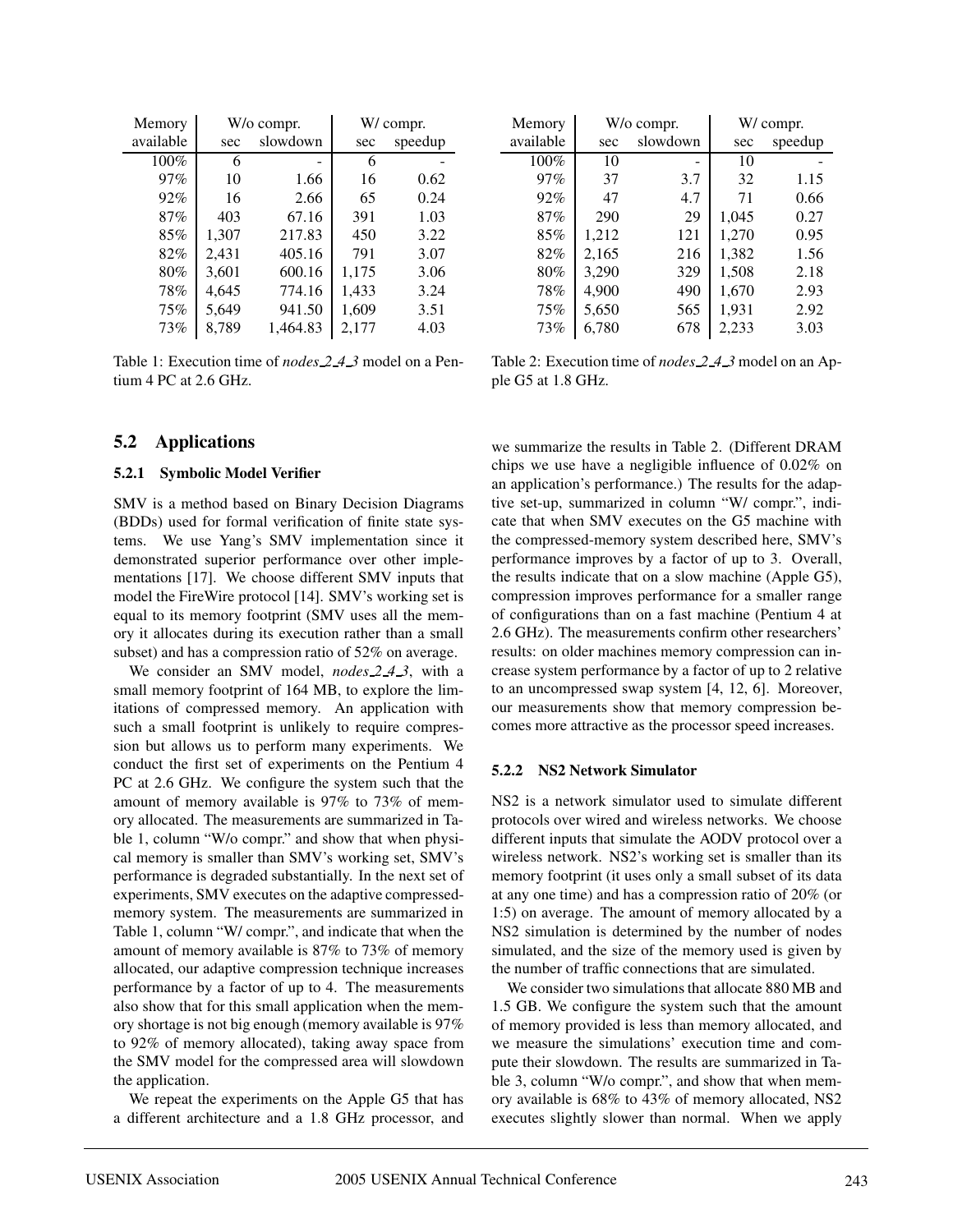| Working                 | Memory    | W/o compr.           | W/ compr. |         |  |
|-------------------------|-----------|----------------------|-----------|---------|--|
| set size                | available | sec                  | sec       | speedup |  |
|                         |           | Pentium 4 at 2.6 GHz |           |         |  |
| 730 MB                  | 70%       | 145                  | 128       | 1.13    |  |
| 880 MB                  | 58%       | 205                  | 168       | 1.22    |  |
| 990 MB                  | 51%       | 275                  | 197       | 1.39    |  |
| G5 at $1.8 \text{ GHz}$ |           |                      |           |         |  |
| 730 MB                  | 70%       | 243                  | 226       | 1.07    |  |
| 880 MB                  | 58%       | 345                  | 252       | 1.36    |  |
| 990 MB                  | 51%       | 398                  | 319       | 1.23    |  |

Table 4: NS2 execution time on an adaptive compressedmemory system.

our compression technique to NS2 executing with the same reduced memory allocation, its performance improves by a factor of up to 1.4. The measurements for the adaptive set-up are summarized in Table 3, column "W/ compr.". The results show that because NS2 allocates a large amount of data but uses only a small subset of its data at any one time, compression does not improve performance much, but fortunately, compression does not hurt either.

The second set of experiments uses inputs that allocate 730 MB, 880 MB, and 990 MB. We execute the selected simulations on a system with and without compression when memory available is 70%, 68%, and 51% of memory allocated, and we summarize the results in Table 4. The data in column "W/ compr." show that because NS2's working set is small (smaller than memory allocated) and fits into small memories, compression does not improve NS2's performance much. Overall, the measurements show that on the faster Pentium 4 PC compression improvements are slightly bigger than on the slower G5 machine.

#### **5.2.3 qsim Traffic Simulator**

*qsim* [5] is a motor vehicle traffic simulator that employs a queue to model the behavior of varying traffic conditions. Although a simulation can be distributed on many computers (e.g., a cluster), the simulation requires hosts with memory sizes bigger than 1 GB. For a geographic region, the number of travelers (agents) simulated determine the amount of memory allocated to the simulation and the number of (real) traffic hours being simulated gives the execution time of the simulation.

We consider simulations that allocate 1.3 GB, 1.7 GB, 1.9 GB, and 2.6 GB and simulate the traffic on the road network of Switzerland. We measure the execution time of these simulations on the G5 machine without compression and with adaptive compression, and we summarize the results in Table 5. The system has a block size

of 128 bytes, a zone size of 4 MB, and a compression factor of 9. The results in column "W/ compr." show that when *qsim* executes on our compressed-memory system, its performance improves by a factor of 20 to 55. *qsim*'s working set is equal to its memory footprint (during its execution, *qsim* uses all the memory it allocates), and has a compression ratio of 10% (or 1:10) on average. Because *qsim* compresses so well, even when the amount of memory provided is much smaller than memory allocated, the simulation fits into the uncompressed and compressed memory and finishes its execution in a reasonable time. For instance, although the last simulation listed in Table 5 allocates 2.6 GB, it succeeds to finish its execution on a system with only 1 GB physical memory, and this would not be possible without compression.

We repeat the simulation that allocates 1.9 GB on the Pentium 4 PC with 1 GB physical memory. On an Apple G5 with 1 GB physical memory the system allocates 140 MB to the compressed data, but on the Pentium 4 PC the compressed area can be 100 MB at most. The measurements show that because the Pentium 4 PC fails to allocate enough memory to the compressed data, the simulation executes 8.5 times slower than on the Apple G5 (although the Pentium 4 processor is faster than the PowerPC processor). This experiment shows the importance of a flexible OS support: if the amount of memory that can be allocated in kernel mode was not limited, main memory compression would improve the performance of this large application considerably.

## **5.3 Discussion**

Our analysis examines the performance of three applications and shows that compression improves the performance for all these applications, but varies according to the memory access behavior and also to the compression ratio employed.

SMV and *qsim* use their entire working set during the execution. When the amount of memory provided is less than memory allocated by 10% or more, SMV executes approximately 600 times slower than without swapping. The measurements show that when the amount of memory available is 15% smaller than SMV's working set, our compression technique provides an increase in performance by a factor of 3 to 4 depending on the processor used (a factor 3 for a G5 and 4 for a Pentium 4). When we apply our compression techniques to *qsim* its execution is improved by a factor of 20 to 55.

The NS2 simulator allocates a large amount of data but uses only a small subset of its data at any one time, and thus provides an example that is much different from SMV. Under normal execution (without the aid of our compression techniques) when physical memory is 40% smaller than memory allocated, NS2' execution is slow-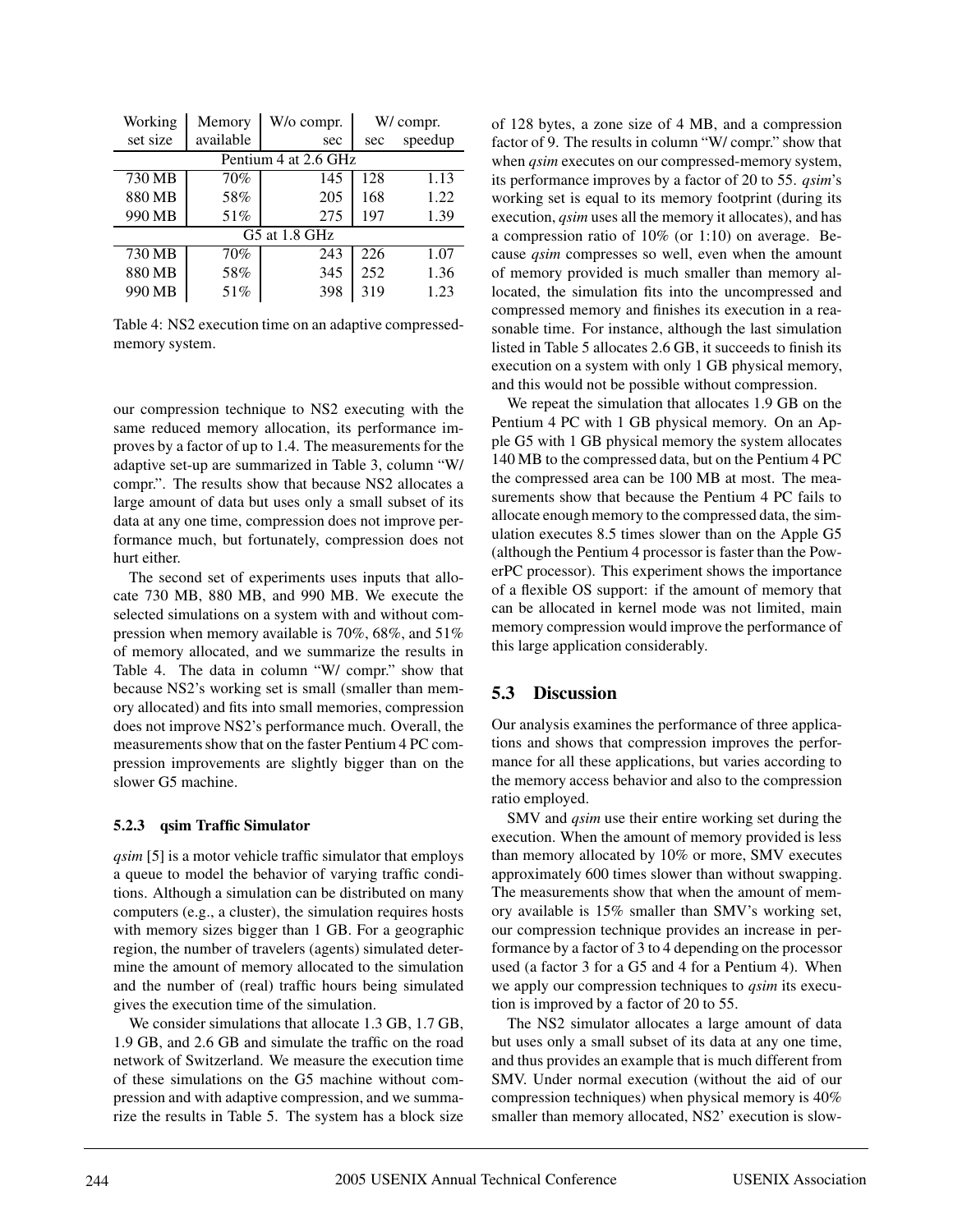| Working  | Memory    |                 | W/o compr. | W/ compr. |         |  |
|----------|-----------|-----------------|------------|-----------|---------|--|
| set size | available | slowdown<br>sec |            | sec       | speedup |  |
| 880 MB   | 58%       | 345             | 1.36       | 252       | 1.36    |  |
|          | 50%       | 426<br>1.69     |            | 313       | 1.36    |  |
|          | 43%       | 586             | 2.32       | 425       | 1.37    |  |
| $1.5$ GB | 68%       | 1,335           | 1.11       | 1.275     | 1.04    |  |
|          | 62%       | 1,351           | 1.12       | 1.215     | 1 1 1   |  |

Table 3: NS2 execution time on an Apple G5 at 1.8 GHz.

| Working  | Physical | W/o compr. | W/compr. |         |
|----------|----------|------------|----------|---------|
| set size | memory   | sec        | sec      | speedup |
| $1.3$ GB | 1 GB     | 3,993      | 135.45   | 29.47   |
| $1.7$ GB | $1$ GB   | 24,580     | 513.66   | 47.85   |
|          | $1.5$ GB | 2,900      | 141.53   | 20.49   |
| $1.9$ GB | $1$ GB   | 46,049     | 825.72   | 55.76   |
|          | $1.5$ GB | 11,456     | 277.91   | 41.22   |
| $2.6$ GB | 1 GB     | 51,569     | 988.01   | 52.19   |
|          | $1.5$ GB | 13,319     | 332.50   | 40.05   |

Table 5: *qsim* execution time on an Apple G5 at 1.8 GHz.

down by a factor of up to 2. When we apply our compression techniques to NS2 executing with the same reduced memory allocation its performance improves by a factor of up to 1.4.

## **5.4 Adaptivity**

Previous work determines the amount of data to be compressed by monitoring every access to the compressed data [10, 16, 6]. The system keeps track of the pages that would be anyway in memory (with and without compression) and pages that are in (compressed) memory only because compression is turned on. The decision to shrink or grow the compressed area is based on the number of accesses to these two types of (compressed) pages. This approach succeeds to detect when the size of the compressed area should be zero, which is not the case with our resizing scheme (see Table 1, column "W/ compr." when memory available is 97% and 92% of memory allocated and Table 2, column "W/ compr." when memory available is 92%, 87%, and 85% of memory allocated). Nevertheless, for each access to the compressed data, the system has to check whether the page would be in memory if compression was turned off. To check this, the system has to find the position of the page in the (LRU) list of all compressed pages. Because to search a list of *n* pages takes  $O(n)$  time in the worse case, this approach is not feasible for applications with large data sets. We experimented with schemes that monitor each access to the compressed data, and we found that the check operations decrease system's performance by a factor of 20 to 30. To summarize, although previous resizing schemes succeed to detect when compression should be turned off, they cannot be used for applications with large data sets.

We take a different approach and adapt the compressed area size such that the uncompressed and compressed memory contain most of an application's working set. (For this scenario most of the application's disk accesses are avoided.) Our approach is based on the observation that when the compressed area is larger than an application's memory footprint, some space within the compressed area is unused. By default, compression is turned off and the system checks the size of memory available periodically. If an application's memory needs exceed a certain threshold, compression is turned on for that application and a zone is added to the compressed area. From now on, the system checks the amount of compressed data periodically and decides whether to change the size of the compressed area.

If the amount of free memory in the compressed area is bigger than the size of four zones, the compressed area is shrunk by deleting a zone. If not, the system checks whether the size of the free memory is smaller than the size of a zone; if so, a new zone is added to the compressed area. As long as the size of free compressed memory is between the size of a zone and four zones the compressed area size remains the same; using this strategy we avoid resizing the compressed area too often. The values of the shrink and grow threshold are sensitive to the size of an application's working set: small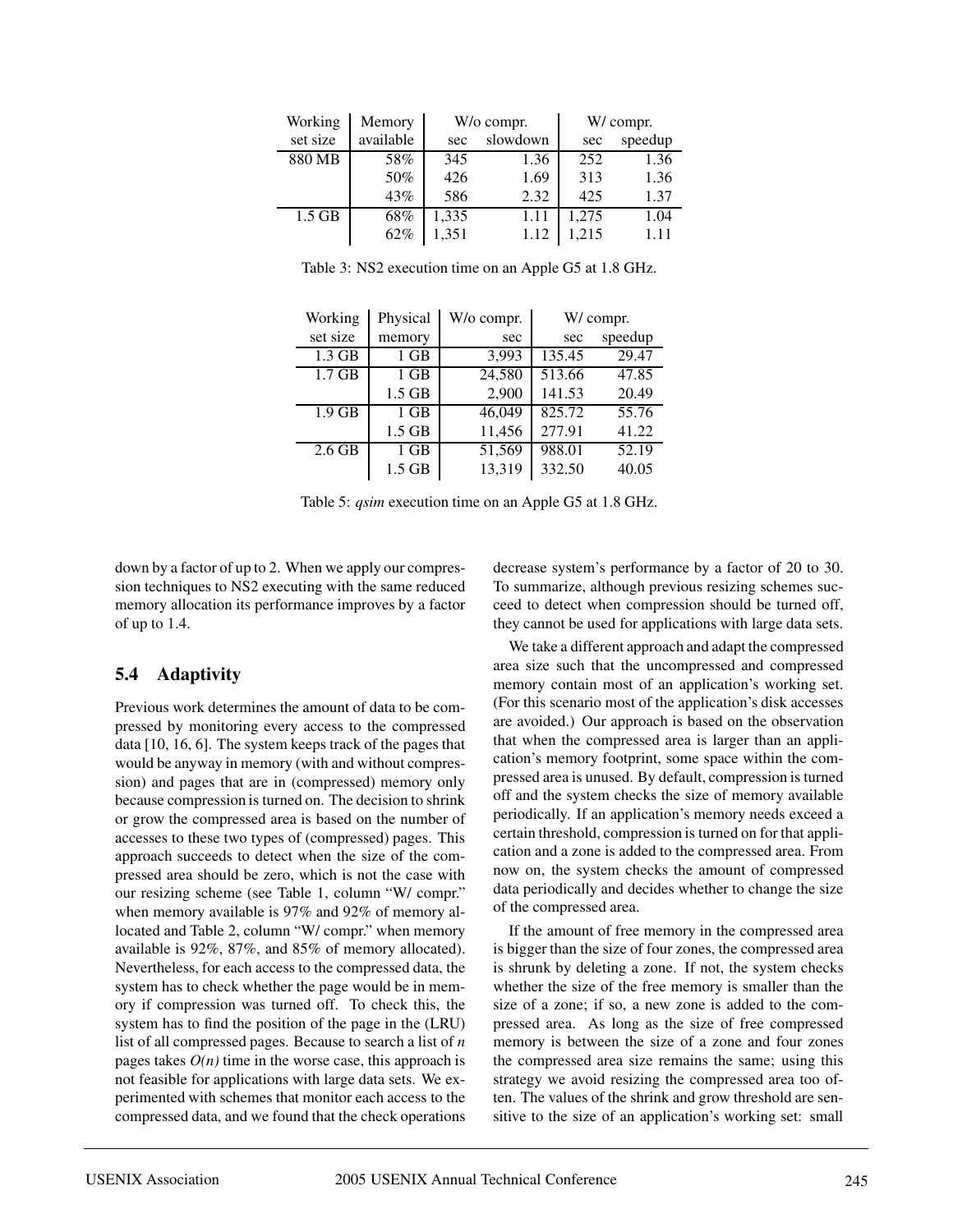applications that execute on systems with small memories require small threshold values (the compressed areas they require are small). For the (large) applications we selected, we experimented with values of the shrink threshold of three and four zones, and we found that the performance improvements are the same. Furthermore, when the value of the shrink threshold is bigger than the size of four zones, the degree at which performance is improved decreases. The decrease in performance is because the size of the compressed area found by the adaptive scheme grows due to the increase in free compressed memory.

To assess the accuracy of our adaptation scheme, we examine the performance of the *qsim* simulator and *rand* benchmark on a system with fixed sizes of the compressed area and on an adaptive compressed-memory system. We choose these two applications because they have different memory access behavior, different compression ratio, require large sizes of the compressed area, and finish execution in a reasonable time. We run the experiments on the G5 machine that has a block size of 128 bytes and a zone size of 4 MB; the value of the compression factor is 9 for *qsim* and 14 for *rand*. The measurements for the *qsim* simulations and for the *rand* benchmarks are summarized in Figure 4 and Figure 5, and show that the size found by our resizing scheme is among those that improve performance the most.

To sum up, our design and adaptation scheme minimize the number of resizing operations: the memory system usage is checked periodically (and not at every access to the compressed data), the compressed area is not resized every time the system usage is checked, and the compressed area is grown and shrunk by adding and removing zones (and not single pages).

## **6 Design Tradeoffs**

System performance often depends upon more than one factor. In this section we isolate the performance effects of each factor that influence the compressed-memory overhead. We use the  $2^k$  design to determine the effect of k factors, each of which has two design alternatives. We use the  $2^k$  design because it is easy to analyze and helps sorting out factors in the order of impact [9].

As previously described, the compressed area is based on zones that are self contained consisting of all necessary overhead data structures required to manage the compressed memory within a zone. Because a zone uses the *block table* and *comp page table* to manage its compressed data (see Figure 2), the compressedmemory overhead is the sum of the sizes of these two data structures: *overhead* =  $\text{size} of(\text{BlockTable}) +$ *sizeo f*(*CompPageTable*). (Because all zones are equal in size, all *block tables* and *comp page tables* have the

| Factor       | Level -1       | Level 1 |
|--------------|----------------|---------|
| Compr factor |                | 14      |
| Block size   | 64 B           | 1024 B  |
| Zone size    | $2 \text{ MR}$ | 8 M B   |

Table 6: Factors and levels.

same size.) Formally, the memory overhead is given by Eq. 1. (The number of entries in the *comp page table* gives the maximum number of compressed pages that can be stored within a zone, and can be changed by changing the *compression factor* parameter.)

Eq. 1 shows that the three factors that affect the compressed-memory overhead and need to be studied are the compression factor (*ComprFactor*), block size (*BlockSize*), and zone size (*ZoneSize*); the page size factor (*PageSize*) is fixed. We use the  $2^k$  factorial design to determine the effect of the three factors  $(k=3)$  on an application's execution time [9]. The factors and their level assignments for the *qsim* simulations are shown in Table 6. The  $2^k$  design and the measured performance in *sec* is shown in Table 7. We use the sign table method to compute the portion of variation explained by the three factors and their interaction, and we summarize the computations in Table 8, column "*qsim* simulations". The results show that most of the variation in the performance of the *qsim* application is explained by the compression factor (column "ComprFactor") and the interaction between the compression factor and block size (column "ComprFactor+BlockSize"). Moreover, for the large simulations, the measurements indicate that a compressed-memory system with a small zone size decreases the performance considerably (the zone size explains more than 30% of the variation). We use the same  $2<sup>k</sup>$  design to determine the effect of the three factors on *rand* benchmark performance; the only difference is that the two levels of the compression factor are 4 and 20. The measurements summarized in Table 8, column "*rand* benchmark", show again that the most important factors are the compression factor (column "ComprFactor") and the interaction between the compression factor and block size (column "ComprFactor+BlockSize"). The results also show that large applications require large zone sizes.

Let us consider an application with a high compression ratio that executes on a system with a small compression factor. Because the number of entries in the *comp page table* is smaller than the number of compressed pages that can be stored in a zone, some memory remains unused. On the other hand, a high value of the compression factor increases the size of the *comp page table* unnecessarily. The measurements summarized in Figure 6(a) show that a compressed-memory system improves an application's performance when its compression factor is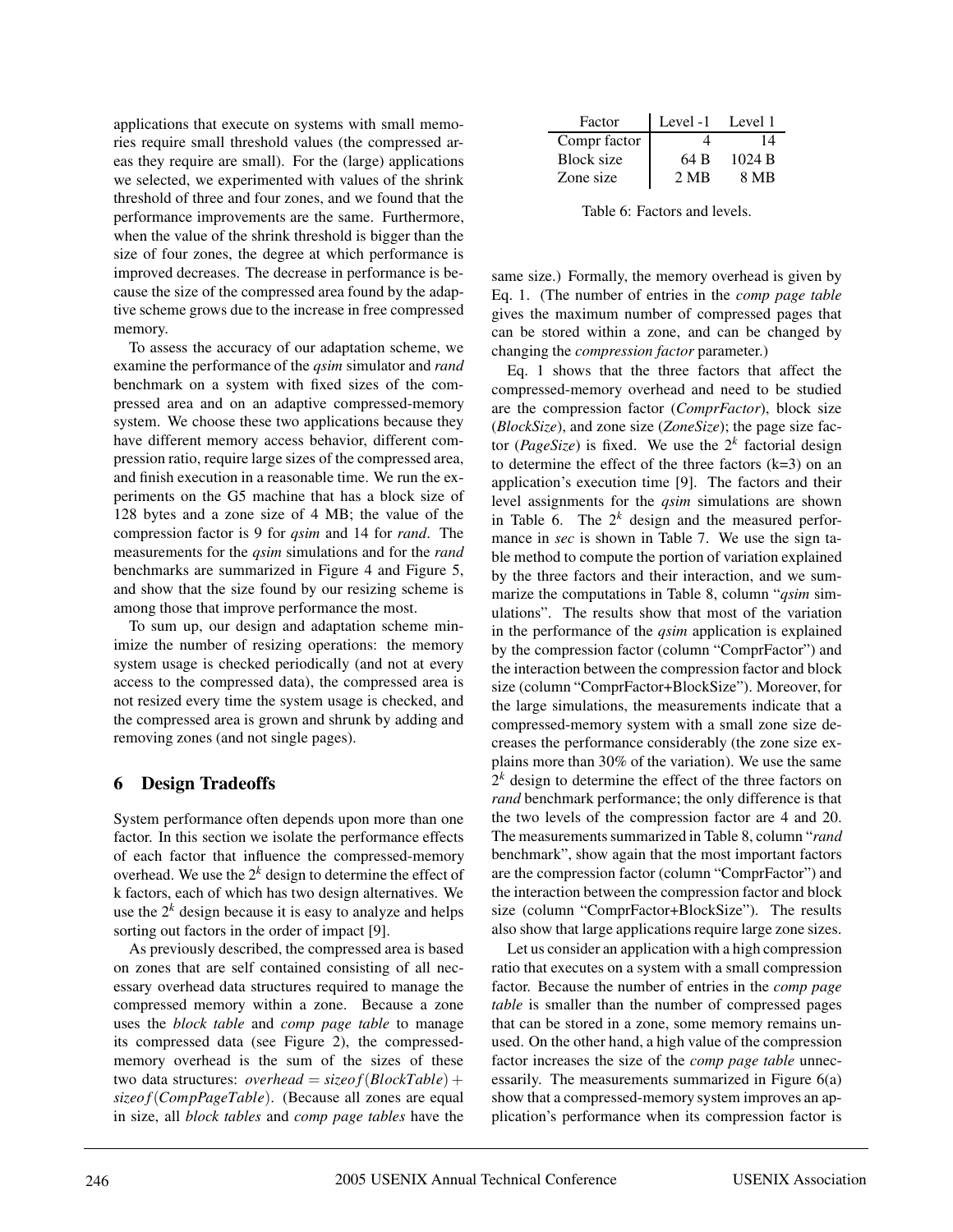

Figure 4: *qsim* execution time on an Apple G5 with 1 GB physical memory for fixed sizes of the compressed area.



Figure 5: *rand* execution time on an Apple G5 with 1 GB physical memory for fixed sizes of the compressed area.

$$
overhead = 2 \cdot sizeof(int) \cdot \frac{ZoneSize}{BlockSize} + sizeof(comp\_\npage{entry}) \cdot ComprFactor \cdot \frac{ZoneSize}{PageSize} \tag{1}
$$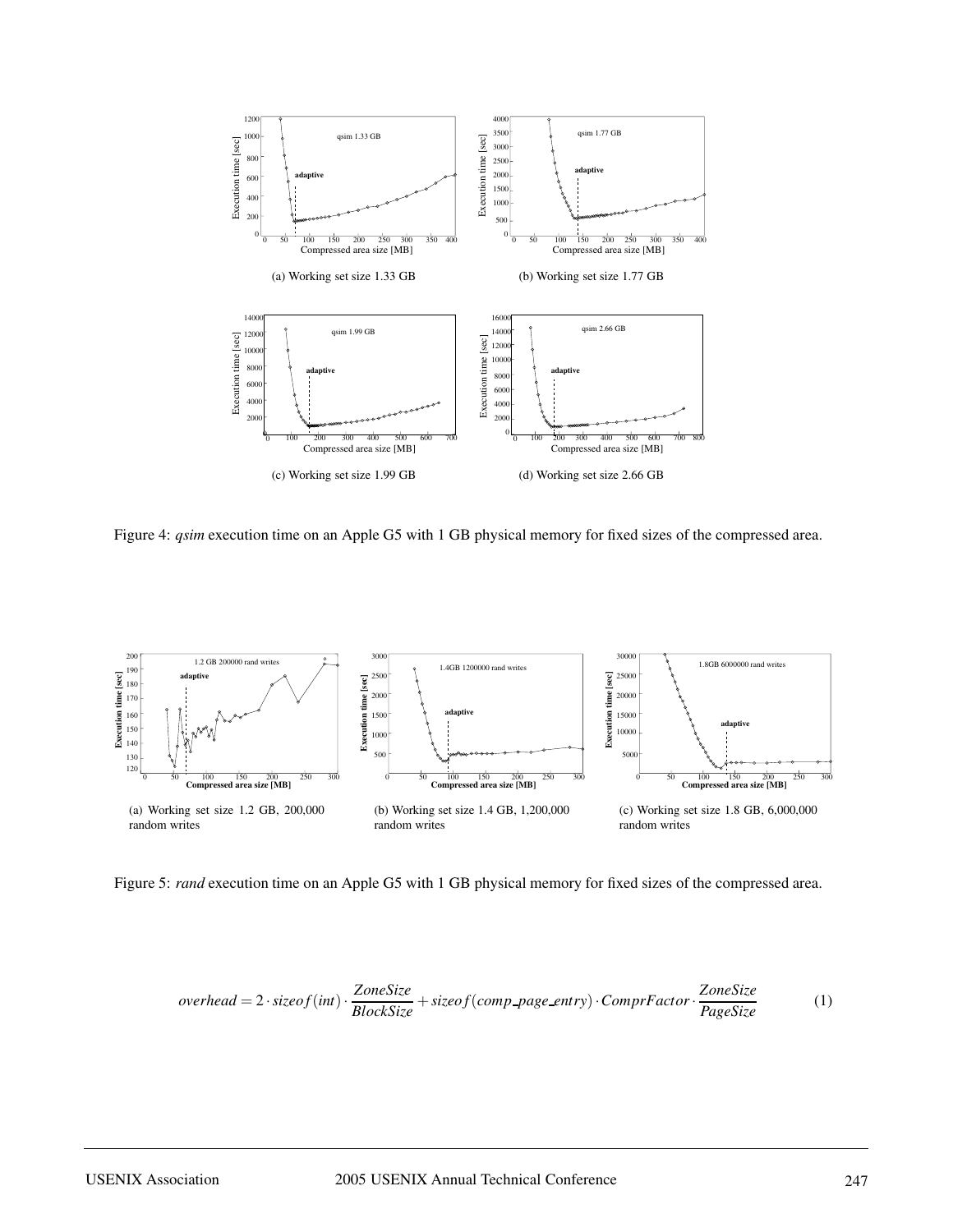| Test    | Compr  | 2MB      |          | 8 MB     |          |  |
|---------|--------|----------|----------|----------|----------|--|
|         | factor | 64 B     | 1024 B   | 64 B     | 1024 B   |  |
| 1.33 GB | 4      | 245.30   | 258.30   | 688.96   | 165.64   |  |
|         | 14     | 147.38   | 253.49   | 144.51   | 152.63   |  |
| 1.77 GB | 4      | 2,229.04 | 1,796.98 | 2,803.01 | 552.47   |  |
|         | 14     | 595.96   | 1,980.51 | 551.54   | 660.04   |  |
| 1.99 GB | 4      | 7,351.71 | 5,479.42 | 4,395.01 | 888.60   |  |
|         | 14     | 954.99   | 6,354.63 | 872.34   | 973.74   |  |
| 2.66 GB | 4      | 7.721.11 | 6,340.01 | 3,688.07 | 1,055.76 |  |
|         | 14     | 1,116.68 | 7,380.94 | 981.45   | 1,092.29 |  |

Table 7: Results of the 2*<sup>k</sup>* experiment. The performance of different *qsim* simulations is measured in *sec* on an Apple G5 with 1 GB physical memory.

|                       | <i>qsim</i> simulations |           |          | <i>rand</i> benchmark |          |          |          |
|-----------------------|-------------------------|-----------|----------|-----------------------|----------|----------|----------|
|                       | $1.33$ GB               | $1.77$ GB | 1.99 GB  | $2.66$ GB             | $1.2$ GB | 1.4 GB   | $1.8$ GB |
| ComprFactor           | 23.61%                  | 27.91%    | 18.50%   | 13.13\%               | 33.34%   | 17.58%   | 6.01%    |
| <b>BlockSize</b>      | 8.51%                   | $3.06\%$  | $0.00\%$ | 1.08%                 | 24.75%   | 7.46%    | 5.84%    |
| ZoneSize              | $3.31\%$                | 8.96%     | 39.03%   | 47.99%                | 2.68%    | 22.93%   | 58.38%   |
| ComprFactor+BlockSize | 21.14%                  | 37.69%    | 27.29%   | 20.90%                | 28.66%   | 36.56%   | 10.42%   |
| ComprFactor+ZoneSize  | $11.2\%$                | $1.04\%$  | $1.00\%$ | $1.62\%$              | $1.20\%$ | $3.21\%$ | 5.25%    |
| BlockSize+ZoneSize    | 21.81%                  | 20.70%    | 11.08%   | 10.62%                | 1.78%    | 8.46%    | $6.00\%$ |
| ComprFactor+          | 10.42%                  | $0.64\%$  | $3.10\%$ | $4.65\%$              | 7.58%    | $3.81\%$ | 8.10%    |
| +Block+ZoneSize       |                         |           |          |                       |          |          |          |

Table 8: The portion of variation explained by the three factors and their interaction.



Figure 6: The influence of the three factors on the *qsim* performance. The simulations run on an Apple G5 with 1 GB physical memory.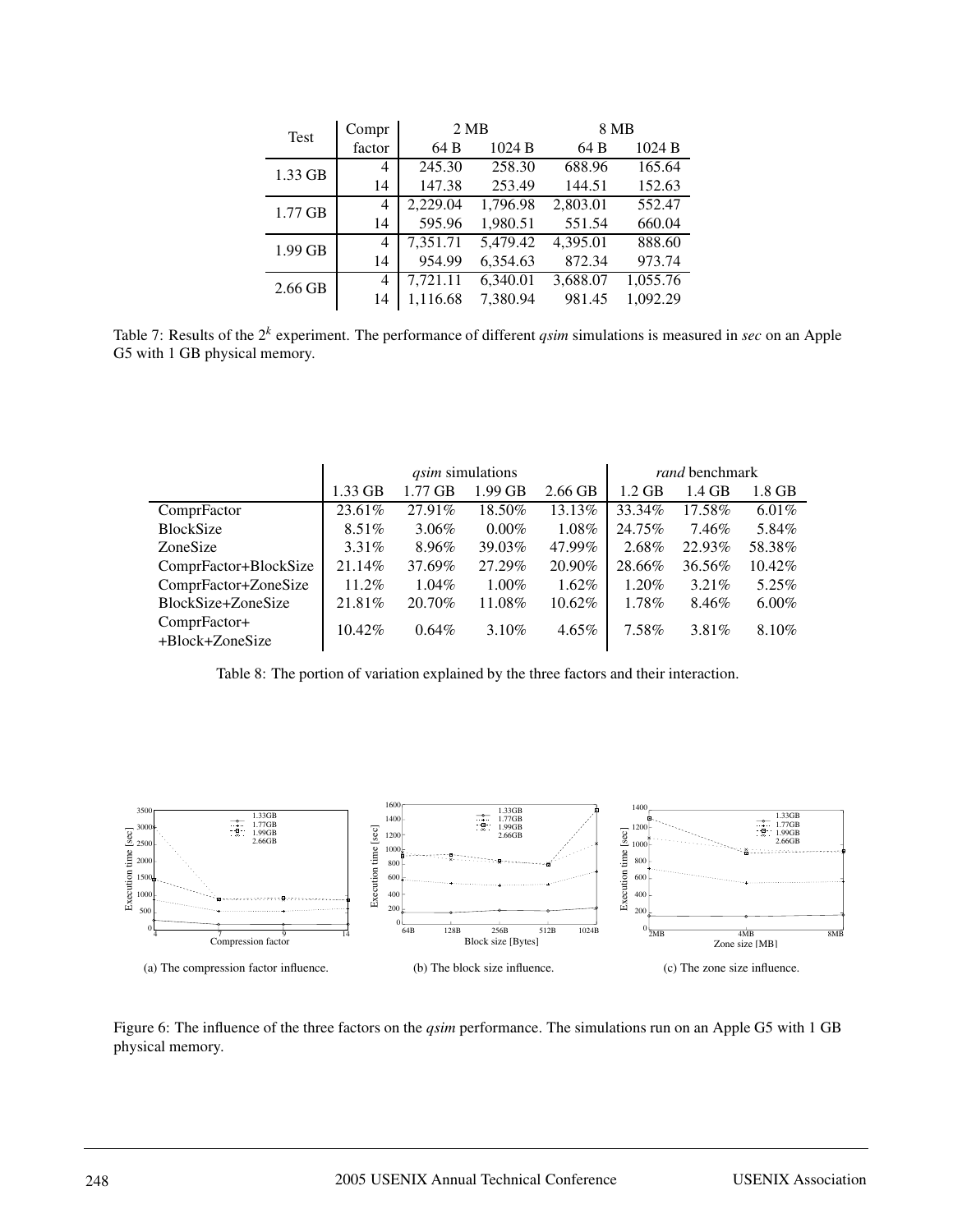

Figure 7: The influence of the three factors on the size of the compressed area. The simulations run on an Apple G5 with 1 GB physical memory.

equal to or bigger than an application's compression ratio. Furthermore, the data in Figure 7(a) indicates that when the compression factor is smaller than an application's compression ratio, also the size of the compressed area is bigger than that which would suffice if enough entries to address a zone's memory were available.

The internal fragmentation of the compressedmemory system is the sum of the unused space in the last block of each compressed page. Because the percentage of unused memory in the last block increases when the block size increases, the internal fragmentation increases as well. The measurements summarized in Figure 6(b) show that block sizes smaller than 512 bytes yield good performance improvements, and a block size of 1024 bytes decreases the *qsim* performance for all input sizes. The data in Figure 7(b) indicate that also the size of the compressed area is influenced by the degree of the internal fragmentation.

The results in Figure 6(c) indicate that a zone size of 4 MB improves *qsim* performance for the simulations that allocate 1.33 GB and 1.77 GB, but zones larger than 4 MB are required for the simulations with large data footprints (those that allocate 1.99 GB and 2.66 GB). Moreover, the data in Figure 7 show that when the compressed area is allocated in zones of big sizes, the amount of compressed area grows slightly because of the zone granularity.

To summarize, our analysis shows that a compressedmemory system that has a high value of the compression factor will improve performance for a wide range of applications (with different compression ratio). Measurements indicate that block sizes smaller than 512 bytes work well for the selected applications. Furthermore, as the size of an application' working set increases, also the zone size should increase for compression to show maximum performance improvements.

#### **7 Concluding Remarks**

This paper describes a transparent and effective solution to the problem of executing applications with large data sets when the size of the physical memory is less than what is required to run the application without thrashing. Without a compressed-memory level in the memory hierarchy, such applications experience memory starvation. We describe a practical design for an adaptive compressed-memory system and demonstrate that it can be integrated into an existing general-purpose operating system. The key idea is to keep compressed pages in zones; zones impose some locality on the blocks of a compressed page so that at a later time, the operating system is able to reclaim a zone if it is advisable to shrink the size of the compressed data.

We evaluated the effectiveness of our system on a range of benchmarks and applications. For synthetic benchmarks and small applications we observe a slowdown up to a factor of 3; further tuning may further reduce this penalty. For realistic applications, we observe an increase in performance by a factor of 1.3 to 55. The dramatic improvements in performance are directly correlated to the memory access patterns of each program. If the working set and memory footprint are strongly correlated, our compression technique is more effective because the effects of memory starvation are more critical to the program's overall performance. If the working set is a small subset of the memory footprint, memory compression improves performance but since memory starvation imposes a smaller impact on program execution, its benefit is seen only during those periods of memory starvation. The main memory compression benefits are sustained under complex workload conditions and memory pressure, and the overheads are small.

Although the amount of main memory in a workstation has increased with declining prices for semiconductor memories, application developers have even more